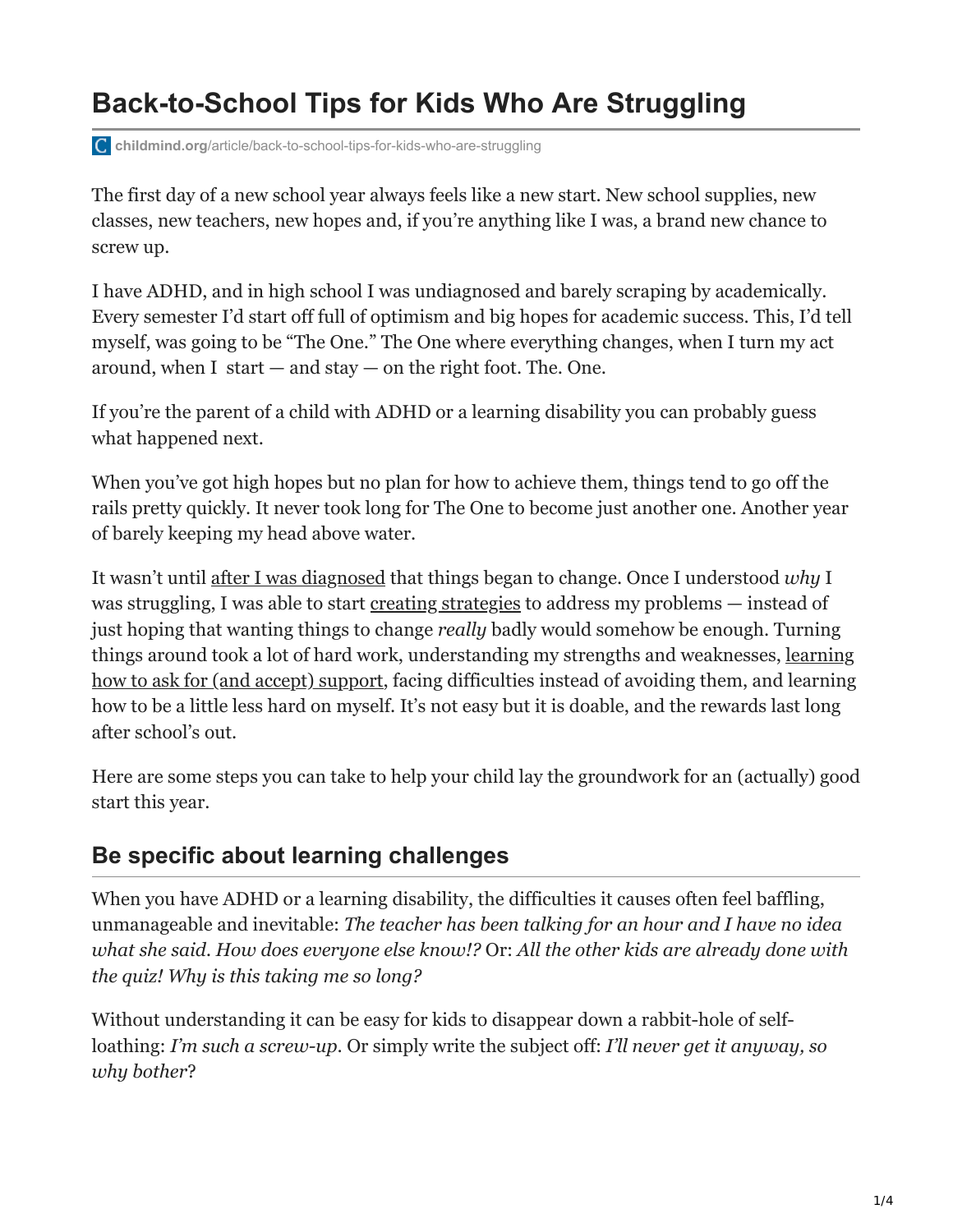When it comes to learning disorders, knowledge is power. Helping your child understand his learning difference — not just what it is, but the specific ways it affects him both in and out of school — is the bedrock of success. For example:

- If your child gets off track easily or has problems with impulsivity, "studying" with friends might not be the best way for him to prepare for tests. Agree that this year he'll study in a dedicated quiet place at home and see his buddies afterwards.
- If your daughter is easily overwhelmed by large projects, look at her syllabus together and make a plan to break daunting assignments down into smaller, more manageable pieces.
- If she's struggled with a particular subject, add support and planning from the start, rather than waiting until she's falling behind.

## **Make organization a priority**

Disorganization and poor time management: twin agents of chaos and destruction. Nothing pushes a new semester off course faster than lost assignments, forgotten backpacks and late arrivals. If your child struggles with organization, help her be proactive. Discuss with her organizational challenges and choose some realistic strategies for tackling them. Here are some tips to help you [get started.](https://childmind.org/article/how-to-help-yourself-get-organized/)

#### **Talk about what to do when things don't go as planned**

"Everything is going to be perfect this year," I'd tell myself. "*Perfect.*" Unfortunately, in real life things are very rarely perfect, and as soon as I inevitably fell short of the impossible goal I'd set, I gave up. Being able to recover and move forward from a mistake is one of the most important skills kids can learn.

- **Discuss what she'll do if she misses an assignment or starts to fall behind.** This could include staying behind to talk to her teacher about extra credit, reaching out to the school's resource center, or agreeing to refocus her efforts on getting a good grade on a major test or project that can pull her grade back up.
- **Address avoidance.** When and if things do start to slide, many kids fall back on the time-honored strategy of "If-I-ignore-it-maybe-it'll-just-go-away." Of course, avoiding scary assignments or the gut-punch of a bad grade may feel better in the moment, but in the end it leads to disaster. Help your child face his fears in a healthy way by setting up regular check-ins and giving him positive feedback for being honest and proactive. "I'm so glad you told me your paper is late! I know you were worried about it. Let me help you get it done."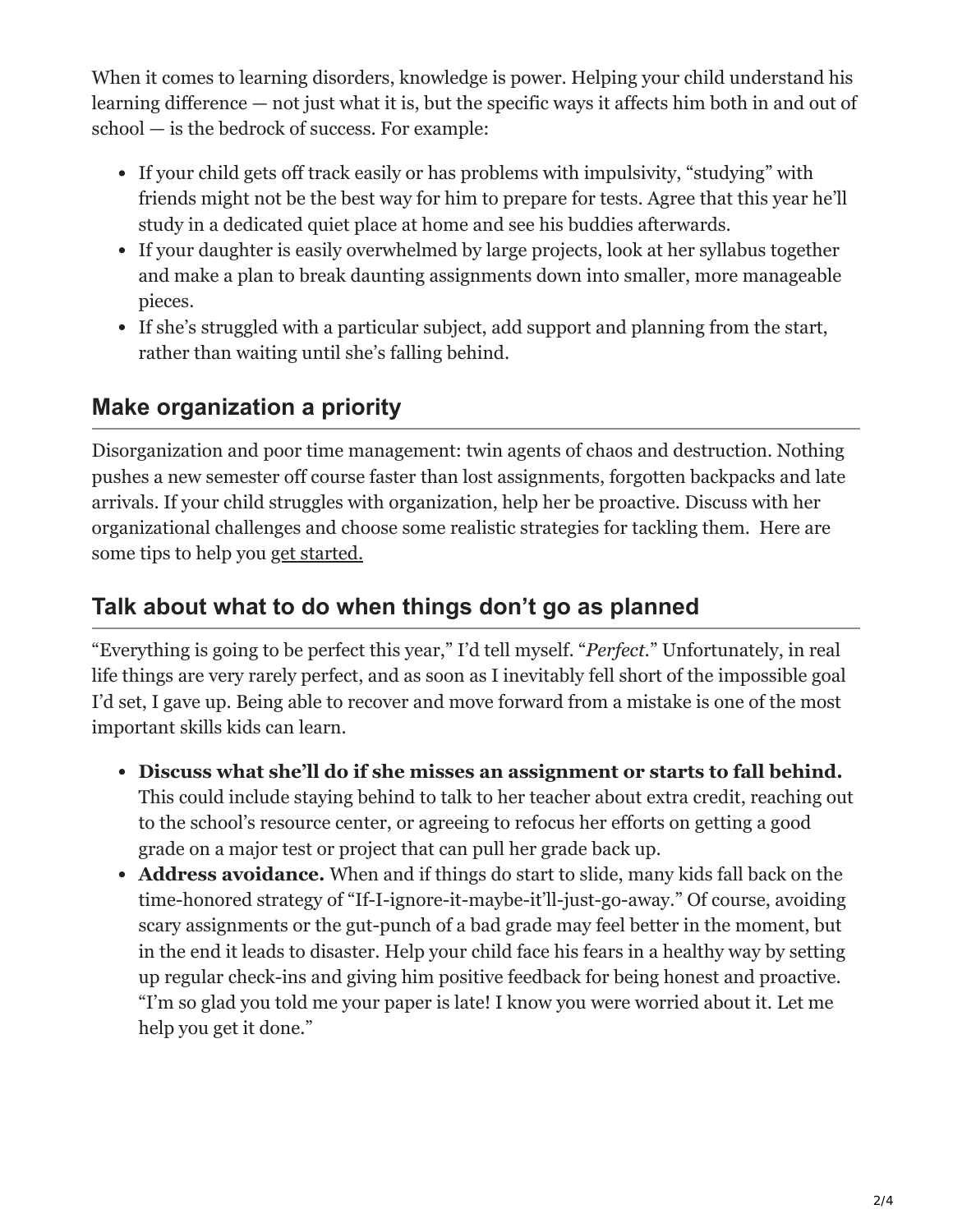- **Turning something in is** *always* **better than nothing.** Kids are often [embarrassed](https://childmind.org/article/help-kids-deal-embarrassment/) to turn in assignments that are late, unfinished or just not that great. But a zero (or many zeros) in the grade book is far, far more damaging than a C. Make an agreement at the start of the year that your child will turn in his assignments no matter what. For younger kids, or those that need a little extra incentive, you could add a reward: "If you get all your assignments in this semester, you can get the Mario game once school ends."
- **Help her learn to manage mistakes in a healthy way.** Slipping up is upsetting, especially when a kid's confidence is already shaky. It can be easy to slide into selfrecrimination, or feel like it's not worth it to keep trying. Take care to validate her feelings — she may be frustrated, sad or worried about disappointing you — and let her know you appreciate her telling you about the problem. Then quickly change the focus to how she'll move forward and what she'll do to avoid similar problems in the future.

## **Set up morale boosters**

Figuring out how to achieve and sustain academic success is a long process, and there are bound to be moments when your child's [self-esteem takes a beating.](https://childmind.org/article/supporting-the-emotional-needs-of-kids-with-disabilities/) Creating some things to look forward to can help bolster a kid's self-image and take some of the pressure off when things get rough.

- Make sure your child has time to just relax. Don't go overboard on extracurriculars.
- When she does participate in extracurriculars, encourage her to find activities where she has the chance to excel. A little success can go a long way towards building (and protecting) confidence.
- Plan a few specific events your child can look forward to that have nothing to do with school: Sleeping over at a friend's house, going on a trip, getting a brand-new video game and having a day to just play. Having something good on the horizon can help make rough patches feel less consuming.

#### **Don't surprise kids with questions about school**

When kids have a history of failure, conversations about school can be fraught. Questions like "Did you turn in your report?" or "How did the math test go?" may read as criticism or leave kids feeling upset and rattled. Avoid ambushing kids with questions about school when they've just gotten off the bus. Instead, agree on times when you'll talk about what's going on and what they need to do.

Validate your child's feelings by acknowledging that school is a hard topic for everyone. "I know this isn't easy to talk about — how can I help?"